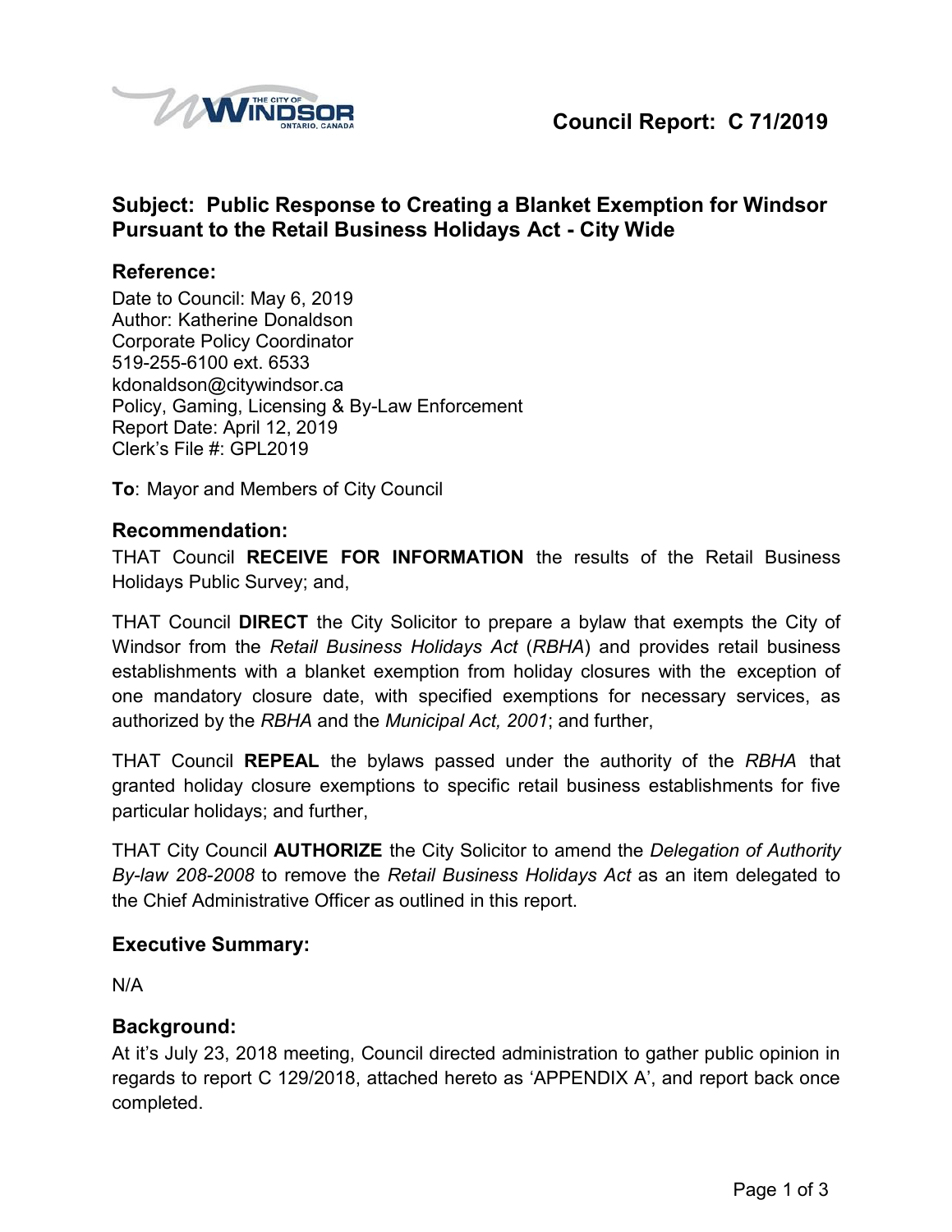## **Discussion:**

A survey was conducted by Administration, which gathered 1,905 responses from the community. Comprehensive social and traditional media coverage was a definite factor in the successful response rate. The full results of the survey are attached as 'APPENDIX B'. Although the introduction to the survey informed participants that, by no means does this action require or even suggest that stores open on holidays, a review of the comments section shows that a majority of respondents believe this to be the case.

Moving forward with this change would simply eliminate the application process and a bureaucratic function which most stores in Windsor challenge regularly by opening without an exemption and risk the small fine in doing so.

The results of the survey tilt to the negative in terms of changing the bylaw, yet more than half of respondents do admit that being open on Holidays may be good for the local economy and local employers. It is also clear from a review of Question #7 (Comments) that the majority of those who participated in the survey are indeed retail employees themselves. If Council does direct a bylaw repeal, it should be noted that a majority of respondents chose Christmas Day (December  $25<sup>th</sup>$ ) as the date to require store closings as per the Municipal Act requirements outlined in 'APPENDIX A'.

Administration does still support its initial recommendation as the repeal of an outdated and ineffective bylaw is a positive move in eliminating bureaucratic red tape for businesses. 'APPENDIX A' outlines a number of salient arguments for the repeal of the bylaw in order to move forward as a modern municipality. **Retail establishments would still have the option to open or close.** Further, most employees of a retail business have the right to refuse to work on a public holiday although there are some exceptions under the Employment Standards Act. In most cases, if retail employees do choose to work on a Holiday, they are legislatively guaranteed to be paid at a premium or receive another day off of their choosing in lieu of the Holiday itself. The corporation feels confident that repealing the bylaw would only result in minor, if any, changes to the current retail landscape during holidays.

## **Risk Analysis:**

The two reputational risks outlined in 'APPENDIX A' remain valid and relevant

## **Financial Matters:**

The enforcement and application costs outlines in 'APPENDIX A' remain valid and relevant.